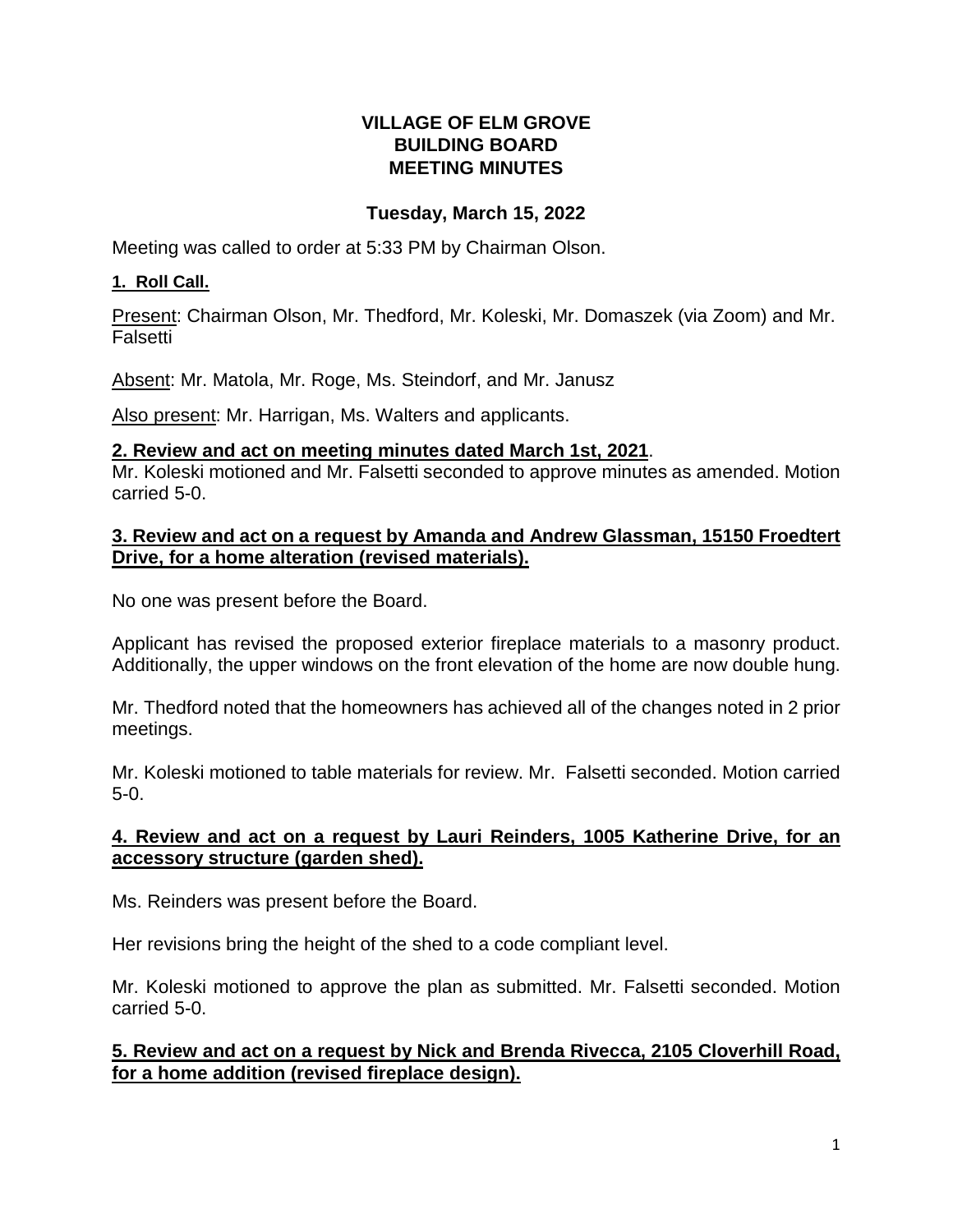Matt with Bartelt Remodeling was present virtually before the board.

The revised fireplace design puts the transition of the decorative stone at a level that improves the overall scale of the chimney.

Chairman Olson noted it looked better than the original proposed design.

Mr. Koleski motioned to approve the plan as resubmitted. Mr. Falsetti seconded. Motion carried 5-0.

#### **6. Review and act on a request by Dave Beaumier, 1825 Fairhaven Blvd, for an accessory structure (Garden Shed).**

Mr. Beaumier was present before the board.

The applicant is requesting approval to construct a new shed in the rear yard of the property. The shed would be located 21' from the southern side yard and 71' from the rear property boundary. The shed would stand 9' 4" and have a footprint of 8' X 12' (96 square feet).

Mr. Beaumier further explained he will match the shed paint to the existing home. There won't be any electricity to the shed.

The southern area has some vegetation currently.

Mr. Falsetti asked about the colors of the doors.

Mr. Beaumier noted the doors come primed white.

The shed shingles will be matched as close to the home as possible out of the available colors.

The short side of the shed has the door and that's the side that faces the street but at a great distance.

There will be a 4-5 inch deep floating concrete pad foundation the same size as shed.

Mr. Koleski motioned to approve the plan with notes of the concrete pad and matching colors to the home. Mr. Falsetti seconded. Motion passes 5-0.

### **7. Review and act on a request by Kevin Carnell, 1200 Fairhaven Blvd, for a new deck.**

Jacob Warren, of Excel Contractors, was present before the board.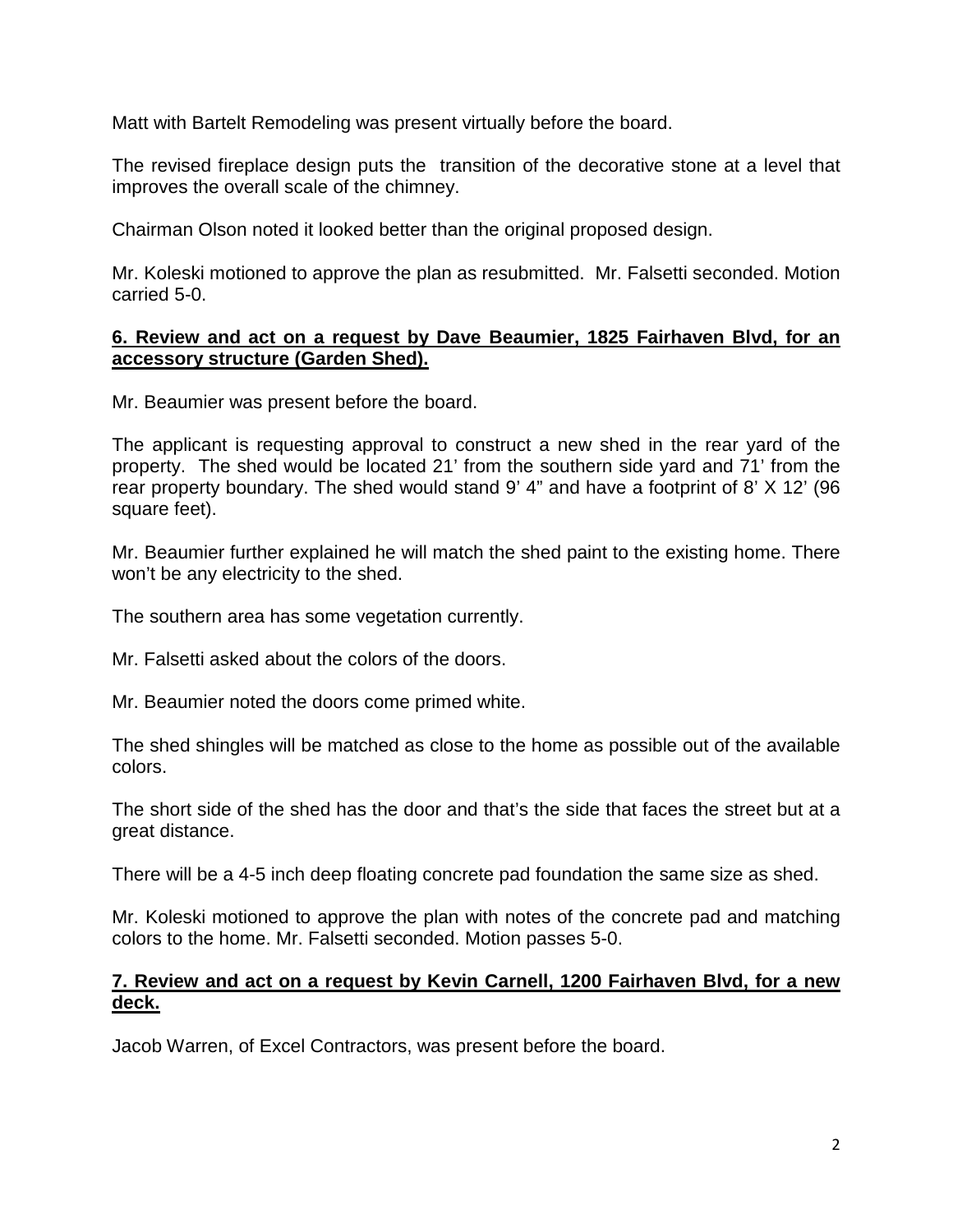The applicant is requesting approval to construct a new deck in the same location where the existing deck is located on the eastern elevation of the home (rear yard). The Village Board of Appeals approved a variance for the location of existing deck on June 30<sup>th</sup>, 1986. As the variance "runs with the land" the proposed setback of the new deck at 15' is compliant with the approved variance.

There will be pavers adjacent to the deck. They will not be adding the lattice back in.

Mr. Koleski asked about the railing materials.

The home owner plans for plain black vinyl railing and spindles.

The decking is wood plastic composite material brown in color.

Mr. Thedford motioned to approve the plan as submitted noting black vinyl railings. Mr. Koleski seconded. Motion passes 5-0.

#### **8. Review and act on a request by Karyn Soergel, 14245 Hillside Road, for a home alteration.**

Josh Ehr, the architect was present before the board.

The applicant is requesting approval of several home alterations which includes adding a new dormer to the front of the home, very similar to the dormer on the back of the home. New Pella windows on the dormer and new warm deep red roof color.

Moving the entry door to the right. There is a new panel door in the dining room.

The dormer will have a flat rubber roof and LP siding intended to match the limestone sills.

It is noted there is a new sidewall exhaust for a new direct vent fireplace on the south side of the residence.

The existing rear dormer will be re-clad and the associated balcony will be rebuilt with a new steel railing black is color.

Mr. Thedford noted the scale of the new dormer on the front elevation of the home is quite large and the windows are two different sizes, and do not align with the windows located on the first floor.

Mr. Thedford asked if the window placement is related to the use of the interior of the rooms.

The color of the dormer was black to blend with the composition of the roof.